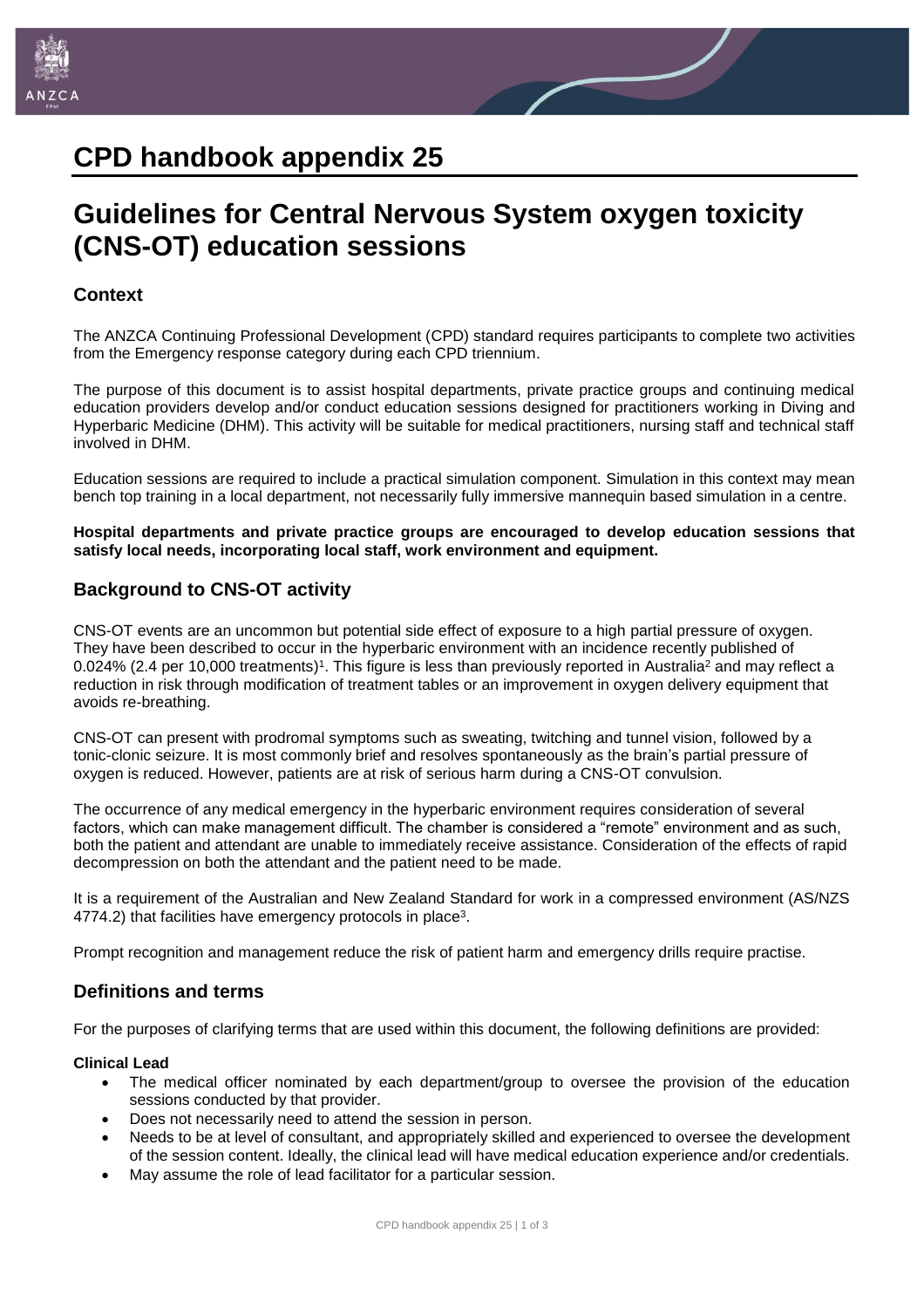

#### **Lead Facilitator**

- The doctor who oversees the conduct of a simulation education session.
- Needs to be at a level of ATY2 or higher and be appropriately skilled and experienced to deliver the content of the session.
- Ideally, the lead facilitator will have medical education experience and/or credentials.

#### **Instructor**

- A doctor with relevant hyperbaric skills and experience who conducts the individual "hands-on" skills stations/scenario rehearsals with guidance from the lead facilitator.
- Ideally, the instructors will have medical education experience and/or credentials.

## **Recognised emergency algorithms**

At this stage, ANZCA and the DHM Special Interest Group (SIG) do not endorse any one particular algorithm. However, there are departmental specific procedures for emergencies as recommended by ASNZ 4774.2 for all accredited departments.

Suitable references to develop algorithms are:

- Cooper JS, Phuyal P, Shah N. StatPearls [Internet]. Treasure Island (FL): StatPearls Publishing; 2020 Jan-. Oxygen Toxicity. [Updated 2020 Aug 29]; [cited 2020 October 15]. Available from: <https://www.ncbi.nlm.nih.gov/books/NBK430743/>
- Hampson N, Atik D. Central nervous system oxygen toxicity during routine hyperbaric oxygen therapy. Undersea Hyperb Med. 2003; 30(2):147-53.
- Bitterman N, Bitterman H. Oxygen toxicity. In: Mathieu D, editor. Handbook on hyperbaric medicine. Dordrecht (The Netherlands): Springer; 2006. p. 731-65.

## **Learning objectives**

As a minimum, education sessions are required to provide the opportunity for participants to meet the learning objectives listed below. Objectives marked with an asterisk (\*) require participants to actively engage in hands-on activities to practice this skill during the session.

By the end of the education session, participants will be able to:

- 1. Recognise and explain potential risk factors for CNS-OT.
- 2. Recognise and communicate clinical symptoms and signs that may precede a CNS-OT event.
- 3. Recognise and communicate the onset of a CNS-OT event.
- 4. Recognise other causes of seizure possibilities (e.g. hypoglycaemia, epilepsy).
- 5. Demonstrate the key features of initial assessment.\*
- 6. Describe decompression requirements an understanding of decompression requirements.
- 7. Describe the pharmacology of anti-convulsant medications and know when it is appropriate to administer them.
- 8. Utilise Crisis Resource Management (CRM) principles in managing a medical emergency.\*
- 9. Facilitate the safe removal of the patient from the chamber ensuring a patent airway prior to decompression.\*
- 10. Provide safe management and discharge plan for the patient.
- 11. Formulate and explain a coherent plan to administer any future hyperoxic exposure.